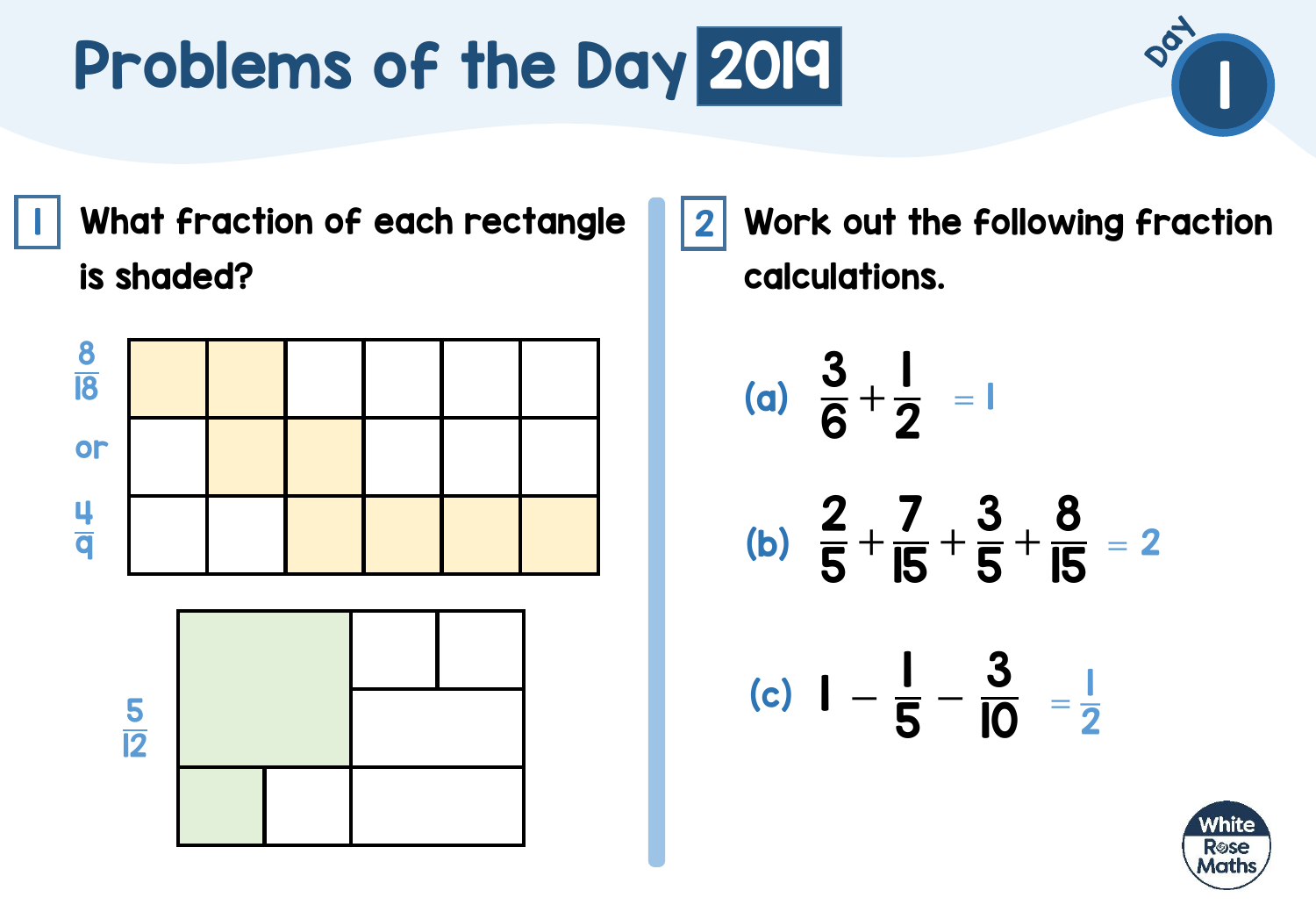A shape is made up of two 1 2 equilateral triangles and a square.



What is the perimeter of the shape? The perimeter of the shape is 50 cm.



Find the missing lengths. Each of the missing lengths are 31 mm or 3.1 cm.

![](_page_1_Picture_6.jpeg)

8 cm

2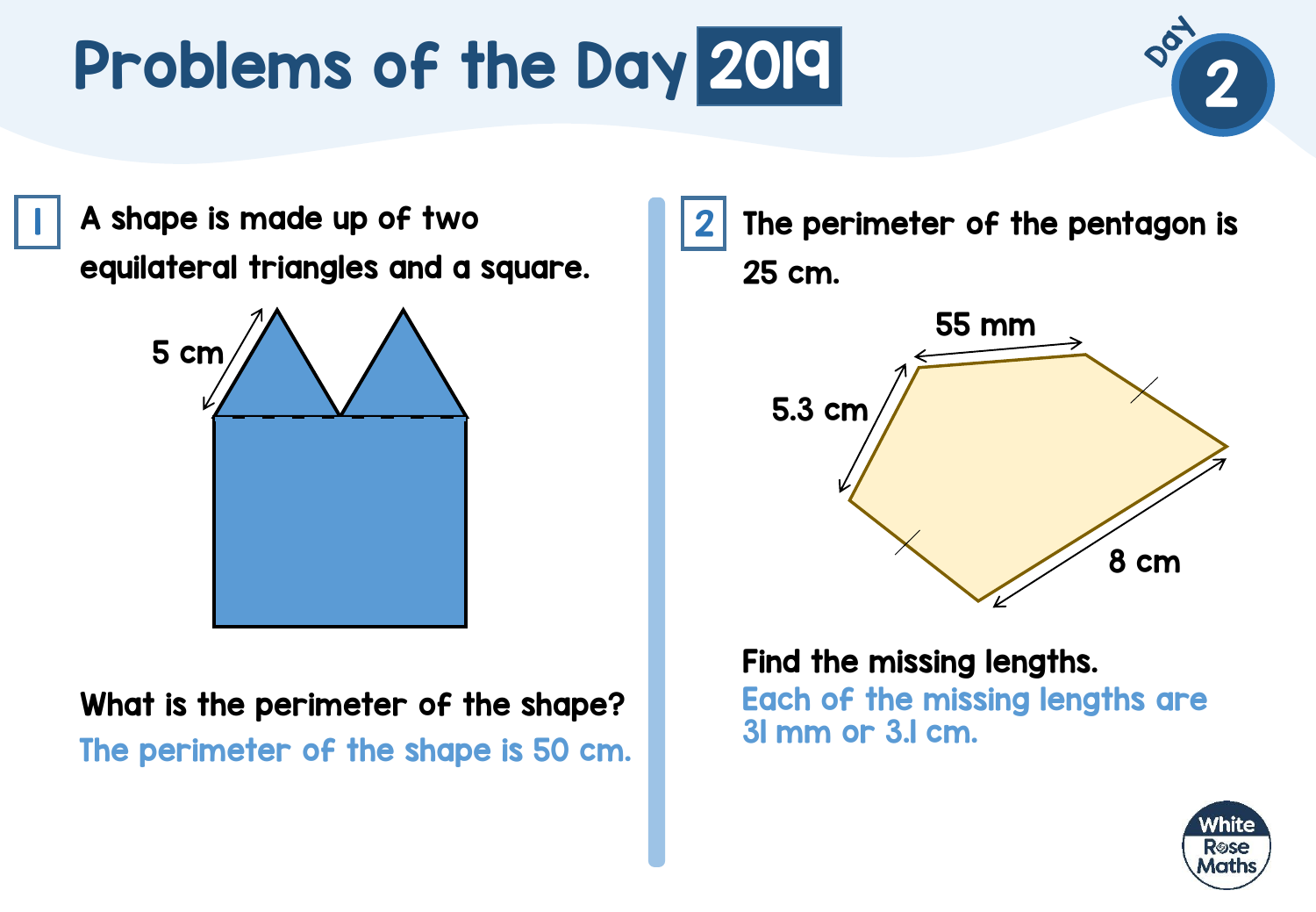![](_page_2_Picture_1.jpeg)

Helen has £400 1 2

She spends  $\frac{1}{10}$  of the money on a new toaster.

![](_page_2_Picture_4.jpeg)

She spends  $\frac{1}{6}$ 8 of the amount left on a pair of trousers.

#### Which item costs the most?

The trousers cost the most They cost £45 and the toaster only costs £40

3 8 of people watching a play are adults.

The rest of the people watching are children.

There are 32 more children than adults watching the play.

How many people are watching the play in total?

128 people are watching the play in total.

![](_page_2_Picture_13.jpeg)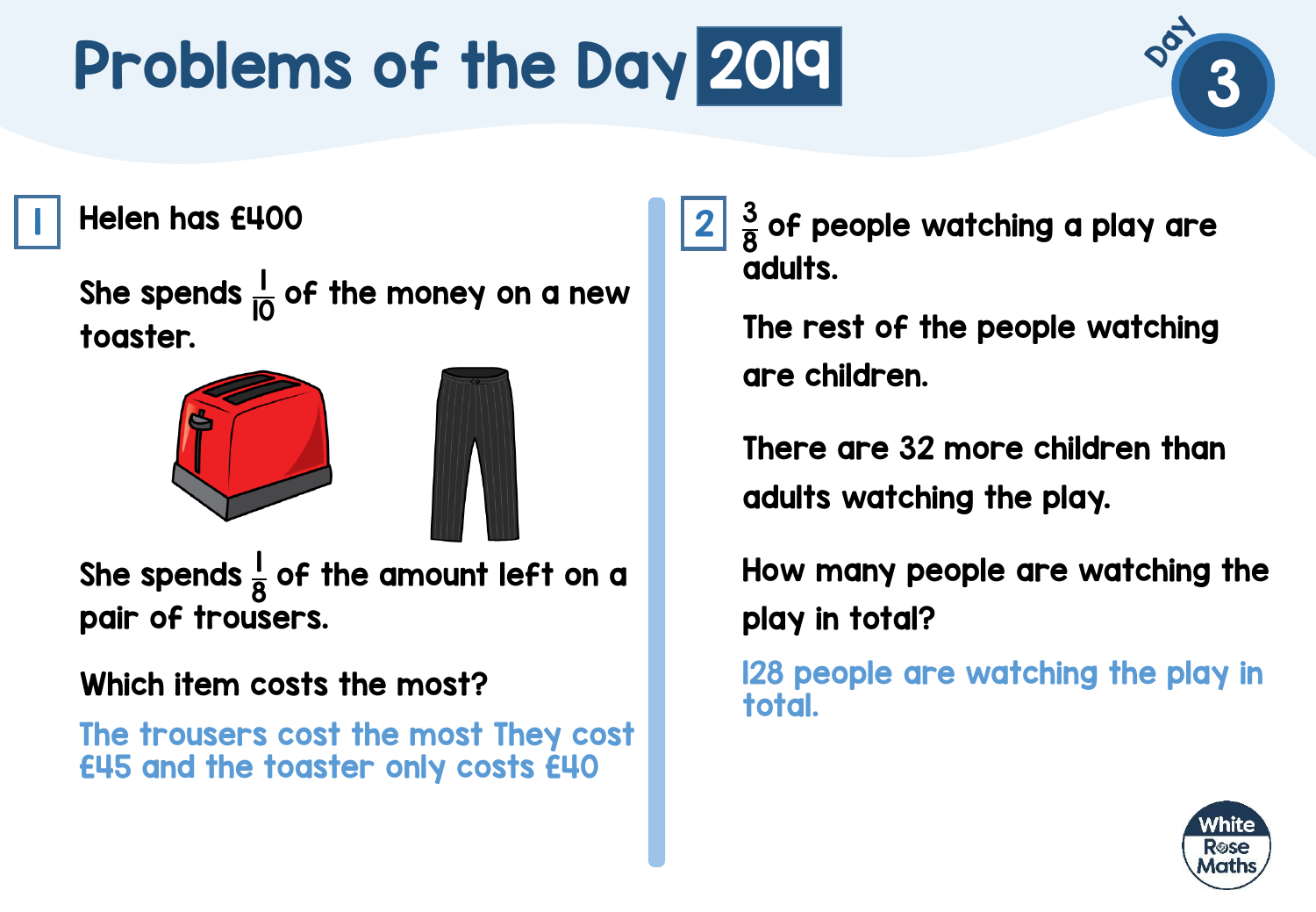![](_page_3_Picture_1.jpeg)

 $\mid \; \mid$  Usman saves l0p and 50p coins in his  $\mid \; \mid 2$ money box.

![](_page_3_Picture_3.jpeg)

He has saved £12.70

32 of the coins in the money box are 10p coins.

How many 50p coins are in the box? There are 19 50p coins in the box.

The table shows the number of loaves of bread sold in a shop each week in February.

| Week                 | <b>Number of</b><br>loaves sold |
|----------------------|---------------------------------|
| <b>Ist Week</b>      | 480                             |
| 2 <sup>nd</sup> Week | 400                             |
| 3rd Week             | 70                              |
| 4th Week             | 250                             |

Which week did the shop sell  $\frac{1}{2}$ of 3 the total number of loaves of bread sold in February? White 2nd week.Rose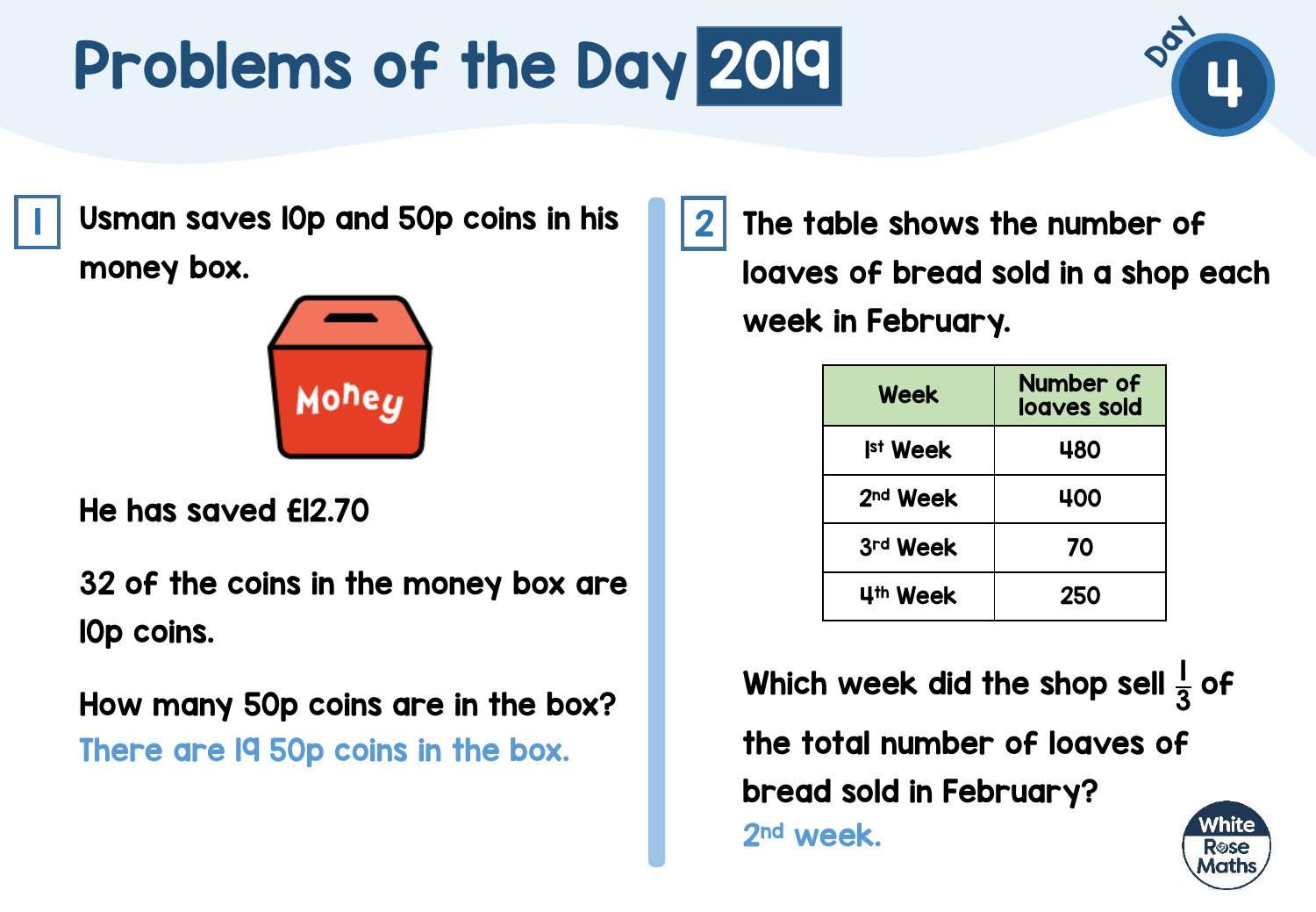![](_page_4_Picture_1.jpeg)

 $\mid \mid$  A bucket holds 5 litres of water.  $\mid \mid \mid 2$ 

![](_page_4_Picture_3.jpeg)

Yasmin uses 7 and a quarter buckets to fill the barrel with water.

How much water does the barrel hold?

The barrel holds 36 and a quarter litres of water.

Leah has a piece of ribbon 4.8 metres long.

She cuts a 1.2 m piece of ribbon off from the end.

She cuts the remaining ribbon into 2 pieces of equal length.

How long are the pieces of ribbon?

The pieces of ribbon are 1.8 m long.

![](_page_4_Picture_12.jpeg)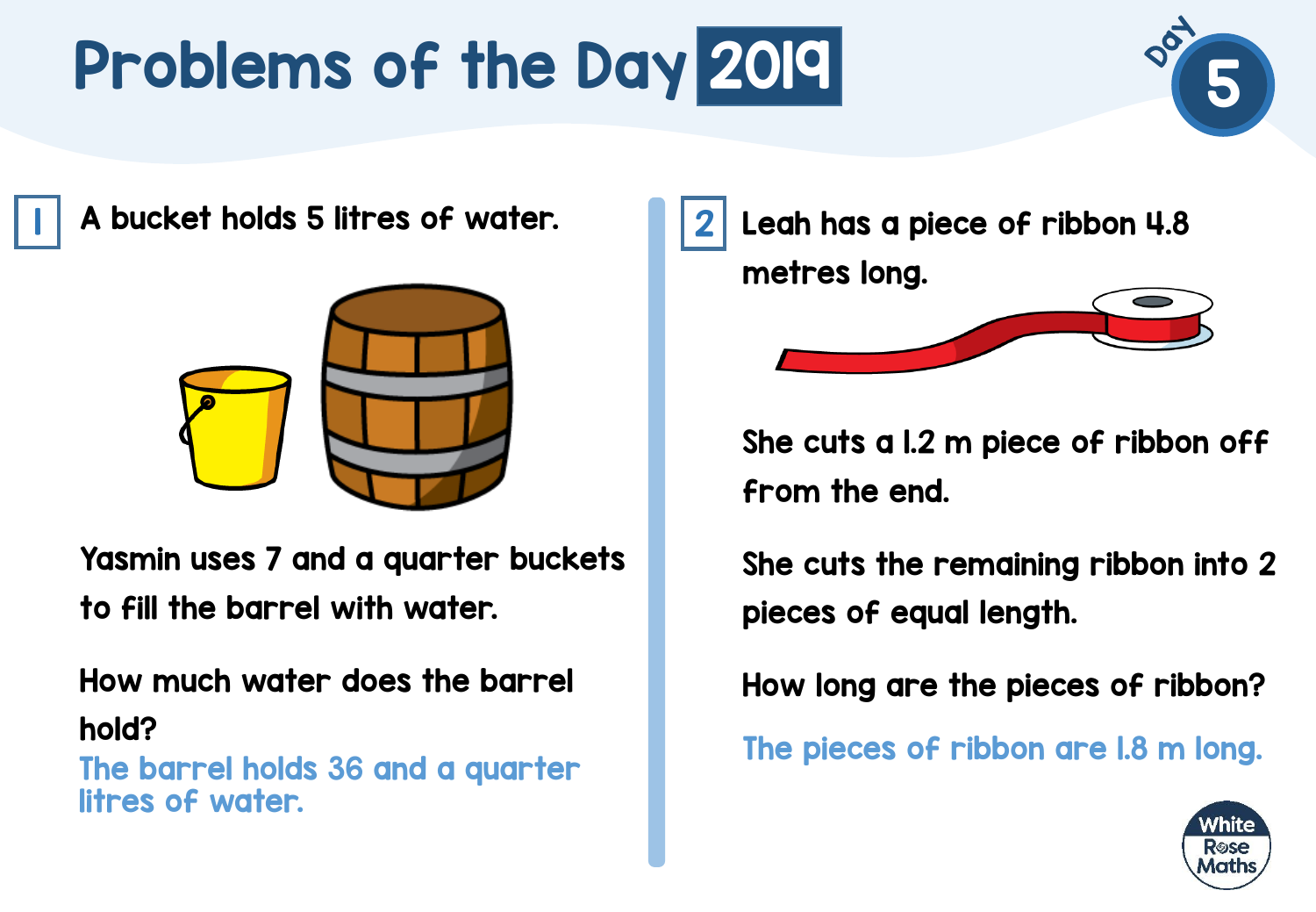$\blacksquare$  The shape is made up of a square  $\blacksquare\hspace{-0.25mm}\rule{0.7mm}{1.1mm}\hspace{0.25mm}$ and a rectangle.

![](_page_5_Figure_2.jpeg)

Find the length of the side y  $y = 13$  cm

Work out the missing numbers.

(a) 
$$
5 \times \frac{2}{3} = \boxed{10} \times \frac{1}{3}
$$

$$
(b) \quad 10 \times \frac{3}{8} = \boxed{6} \times \frac{5}{8}
$$

(c) 
$$
5 \times \frac{1}{4} = \boxed{10} \times \frac{1}{8}
$$

![](_page_5_Picture_8.jpeg)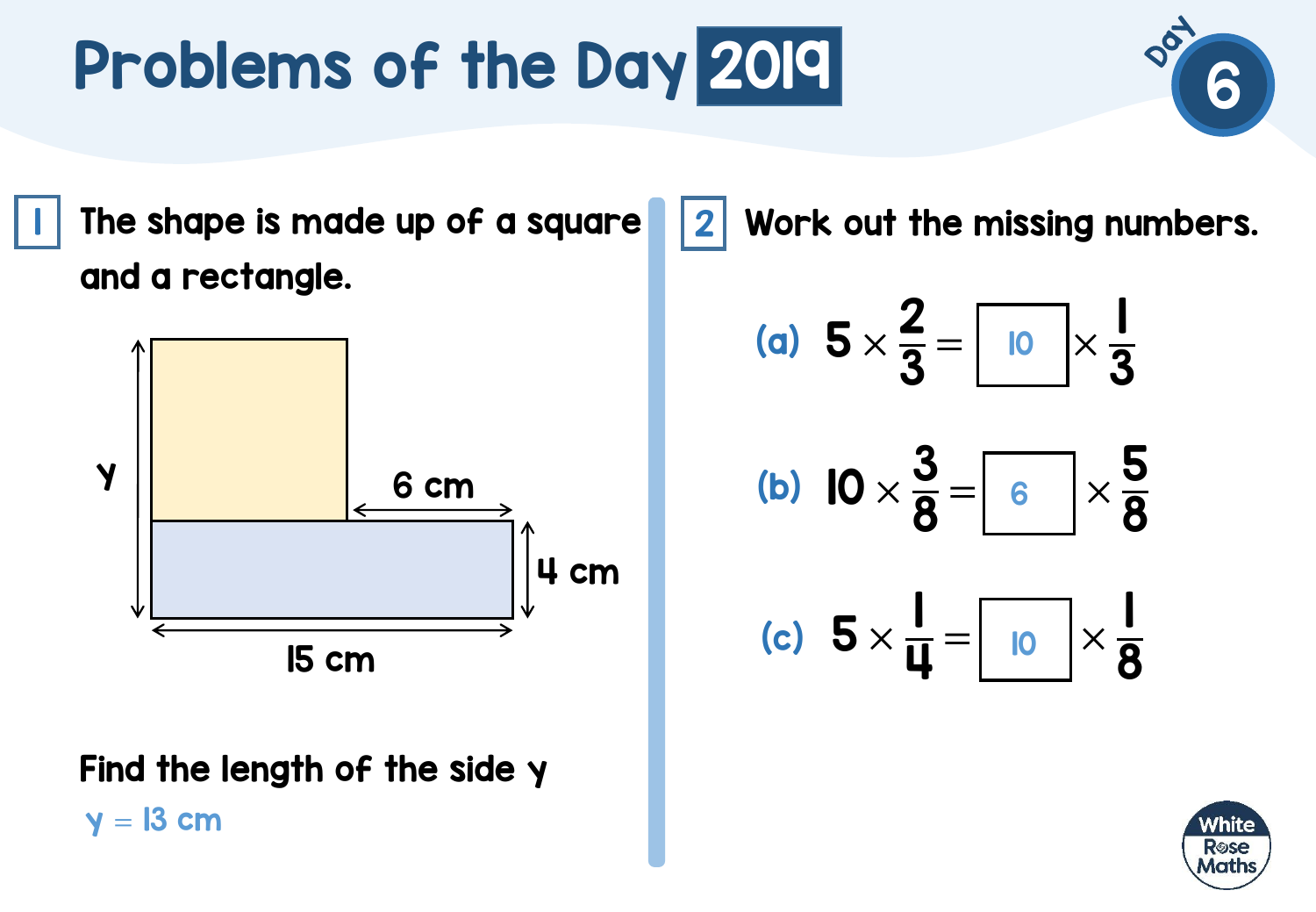![](_page_6_Picture_1.jpeg)

A school makes 50 sandwiches each 1 2 day.

The table shows the number of

sandwiches sold each day last week.

| Day            | Number of<br>sandwiches sold |
|----------------|------------------------------|
| Monday         | 20                           |
| <b>Tuesday</b> | 32                           |
| Wednesday      | 47                           |
| Thursday       | 18                           |
| Friday         | 39                           |

How many sandwiches in total were

not sold last week? 94 sandwiches were not sold last week.

Tony earns £600 a week.

![](_page_6_Figure_9.jpeg)

He spends 20% of the amount remaining on a new coat.

How much money does the coat cost? The coat costs £84

![](_page_6_Picture_12.jpeg)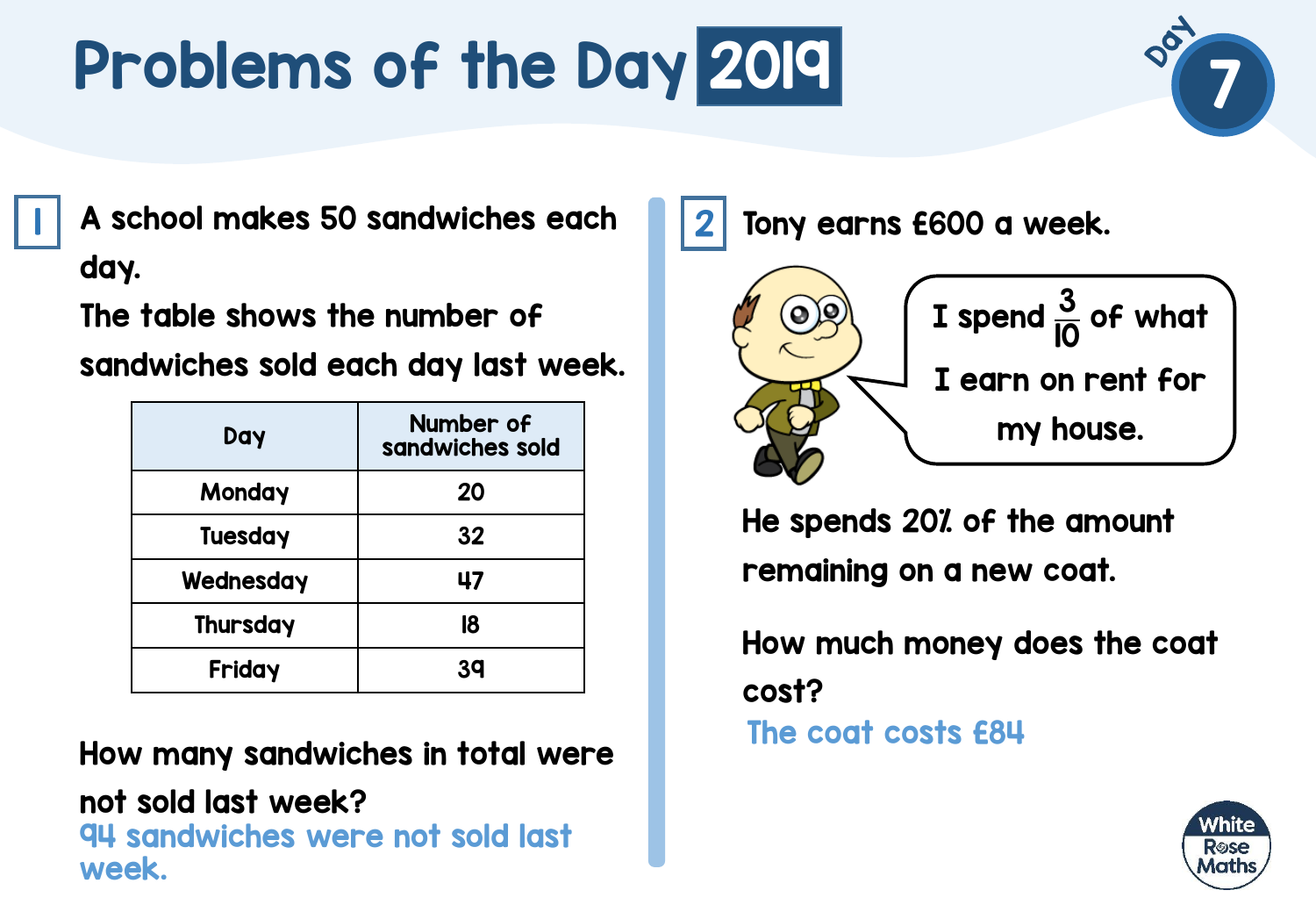![](_page_7_Picture_1.jpeg)

Maisie buys 5 boxes of eggs. 1 2

![](_page_7_Picture_3.jpeg)

![](_page_7_Picture_4.jpeg)

Each box contains 12 eggs.

She uses 18 of the eggs.

What fraction of the eggs does she have left? 42  $\frac{1}{60}$  = 7 10

Max has some bags of apples and some bags of oranges.

- There are twice as many oranges as apples in a bag.
- Max has 4 bags of apples and 3 bags of oranges.
- Max has 70 apples and oranges in total

How many oranges are in one bag? There are 14 oranges in one bag.

![](_page_7_Picture_13.jpeg)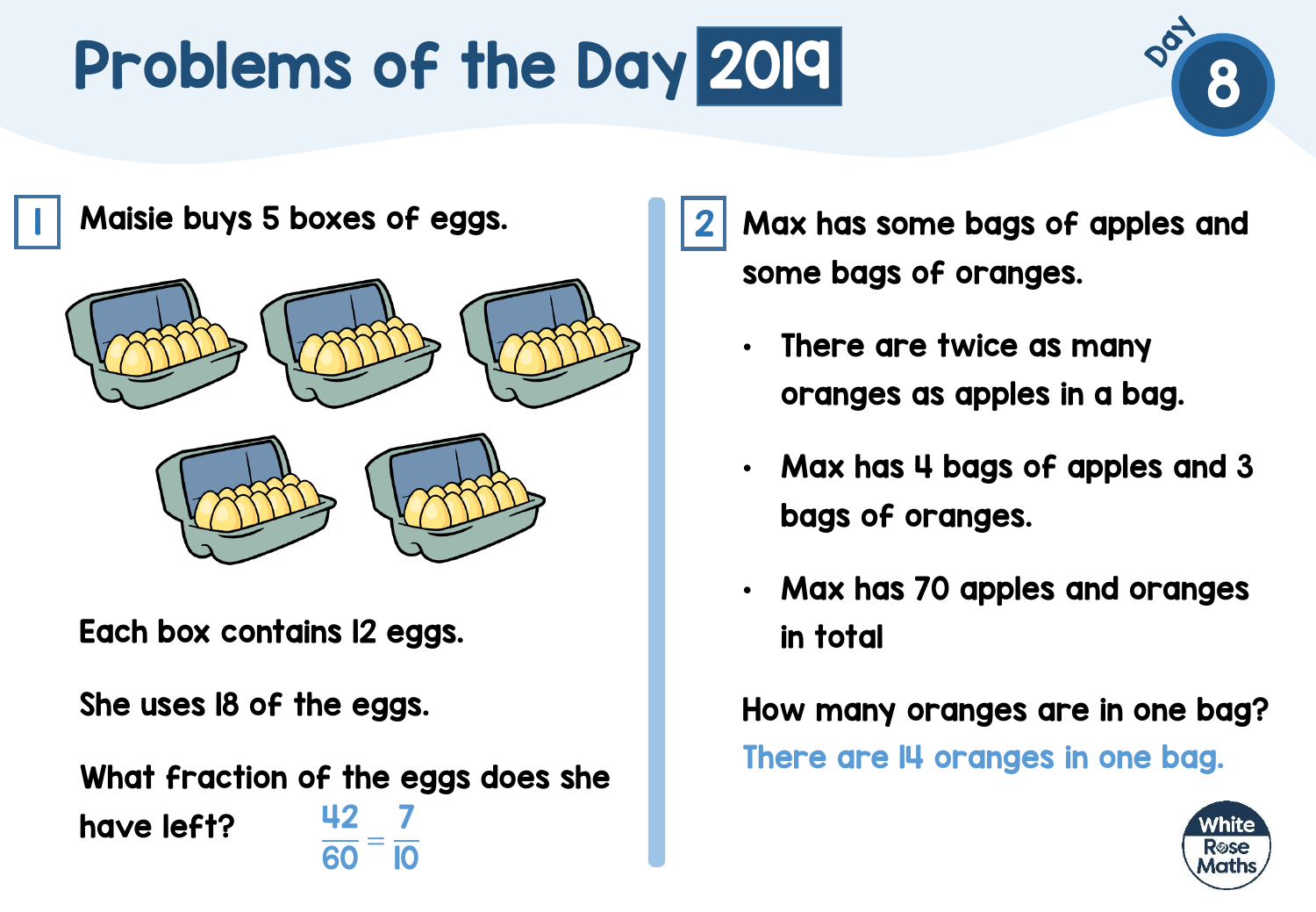![](_page_8_Picture_1.jpeg)

|| A number line has 2 numbers || 2 || 2 marked.

![](_page_8_Figure_3.jpeg)

True or False

$$
A+B>250
$$

#### Explain your answer.

True.  $IO + I40 = 250$ , and A is greater than 110 and B is greater than 140 so their total must be greater than  $150$   $\mu$ 

Dana has a square grid.

The length of each square is 6 cm.

#### 6 cm

Dana shades in part of the grid.

What is the area of the shaded part of the grid?

![](_page_8_Figure_14.jpeg)

Vhite Rose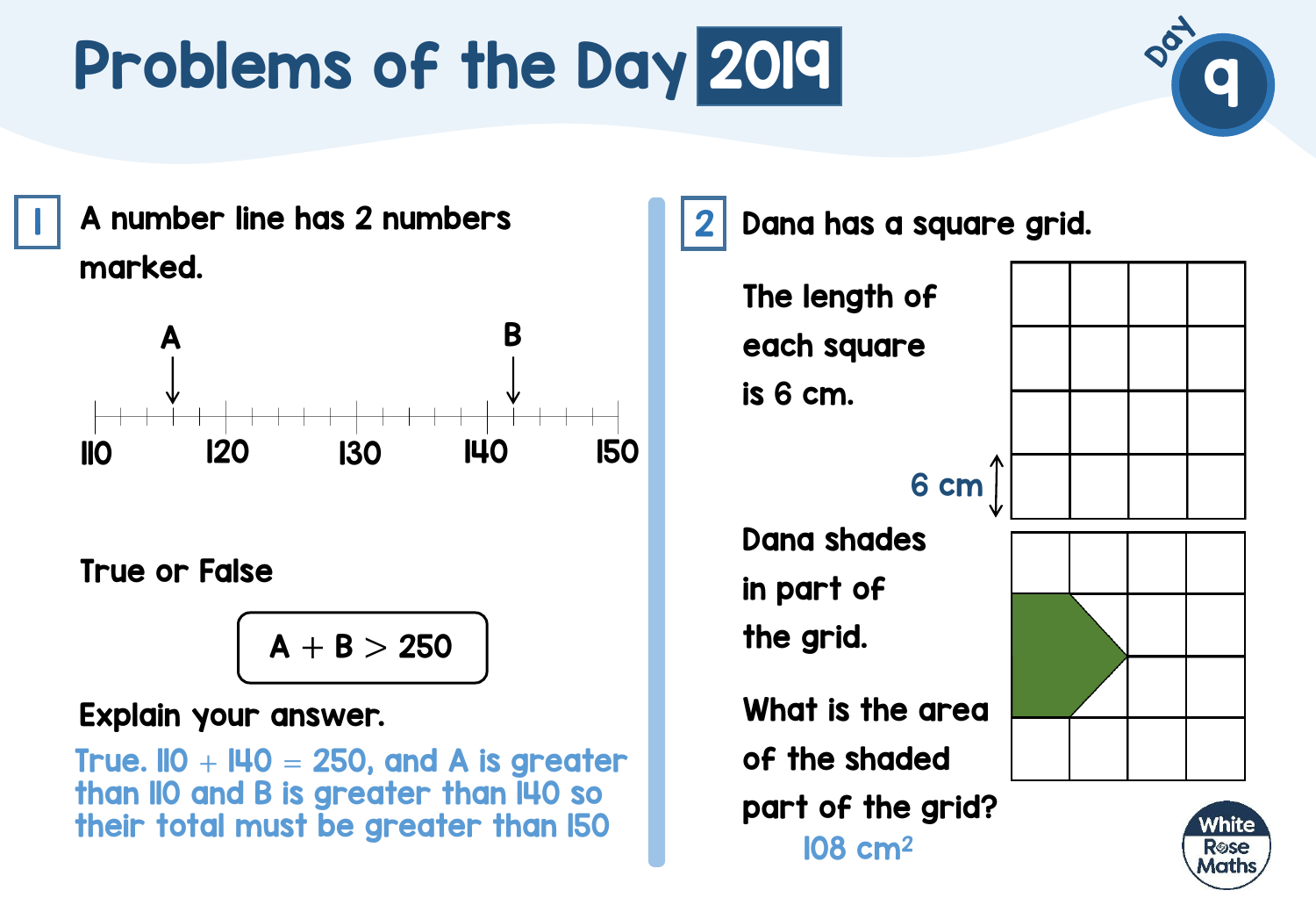![](_page_9_Picture_1.jpeg)

Rose

 $\textsf{I} \parallel$  Which of the fractions add up to I?  $\textsf{I} \parallel \textsf{2}$ 

$$
\begin{array}{|c|c|}\hline 3 & 3 & 1 \\ \hline \overline{5} & \overline{10} & \overline{5} & \overline{2} \end{array}
$$

Which two of the fractions below have the greatest difference?

$$
\begin{array}{|c|c|c|}\n\hline\n\frac{1}{3} & \begin{array}{|c|c|}\n\hline\n\frac{1}{6} & \frac{7}{18}\n\hline\n\end{array}\n\end{array}
$$

Imran and Tim each think of a number.

|<br>| 2 of Imran's number is equal to  $\frac{2}{\pi}$ 5 of Tim's number.

The total of their numbers is 144

What number is Imran thinking of?

![](_page_9_Figure_10.jpeg)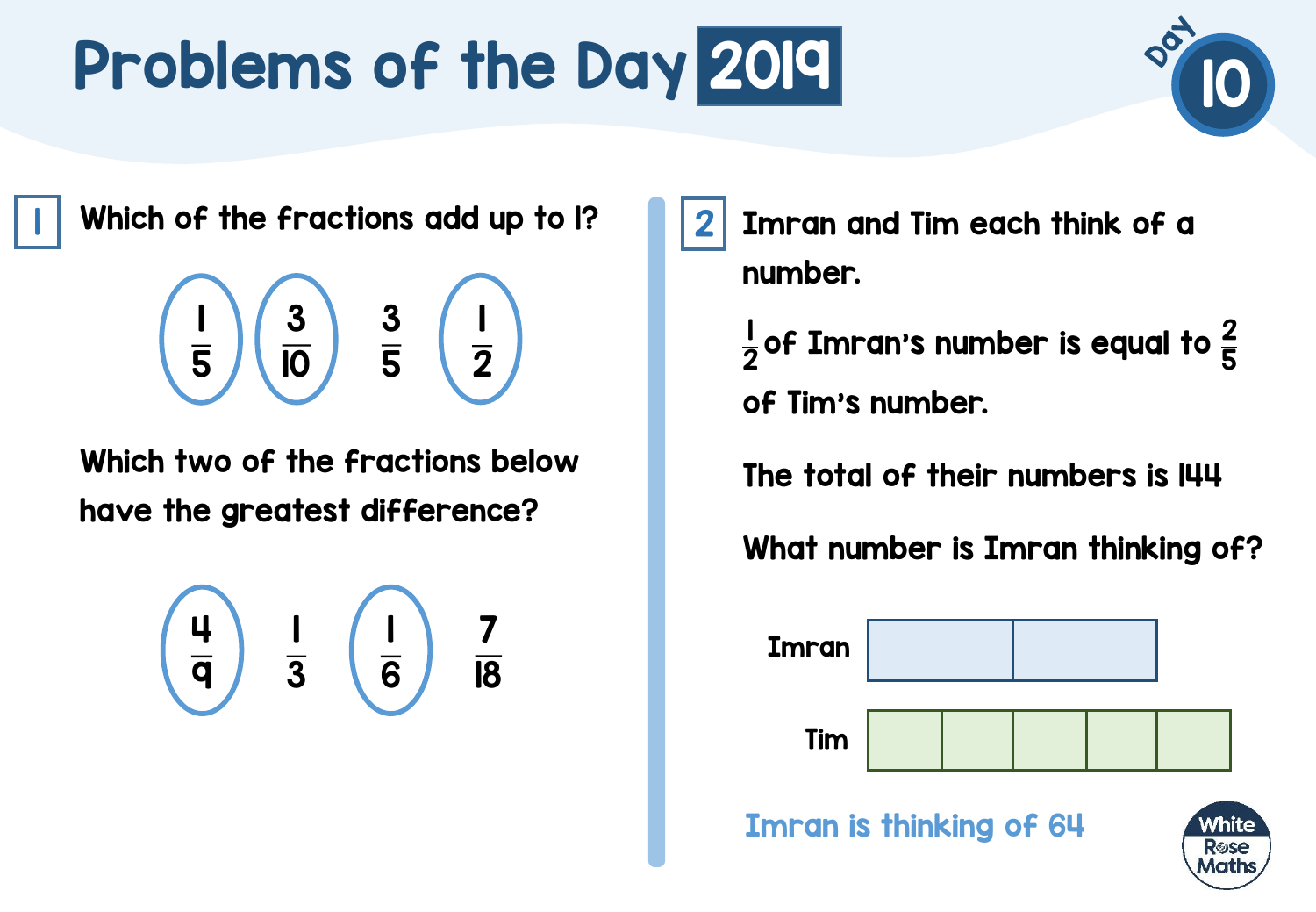**1** Put the fractions into their **1** 2 correct position in the diagram.

![](_page_10_Figure_2.jpeg)

Amy makes a repeating pattern.

![](_page_10_Picture_4.jpeg)

What shape will be in the 50<sup>th</sup> position?

#### Explain how you know.

A rectangle will be in the 50th position because the star will be in the 48th as it's a multiple of four, and 2 on from that is the rectangle.

![](_page_10_Picture_8.jpeg)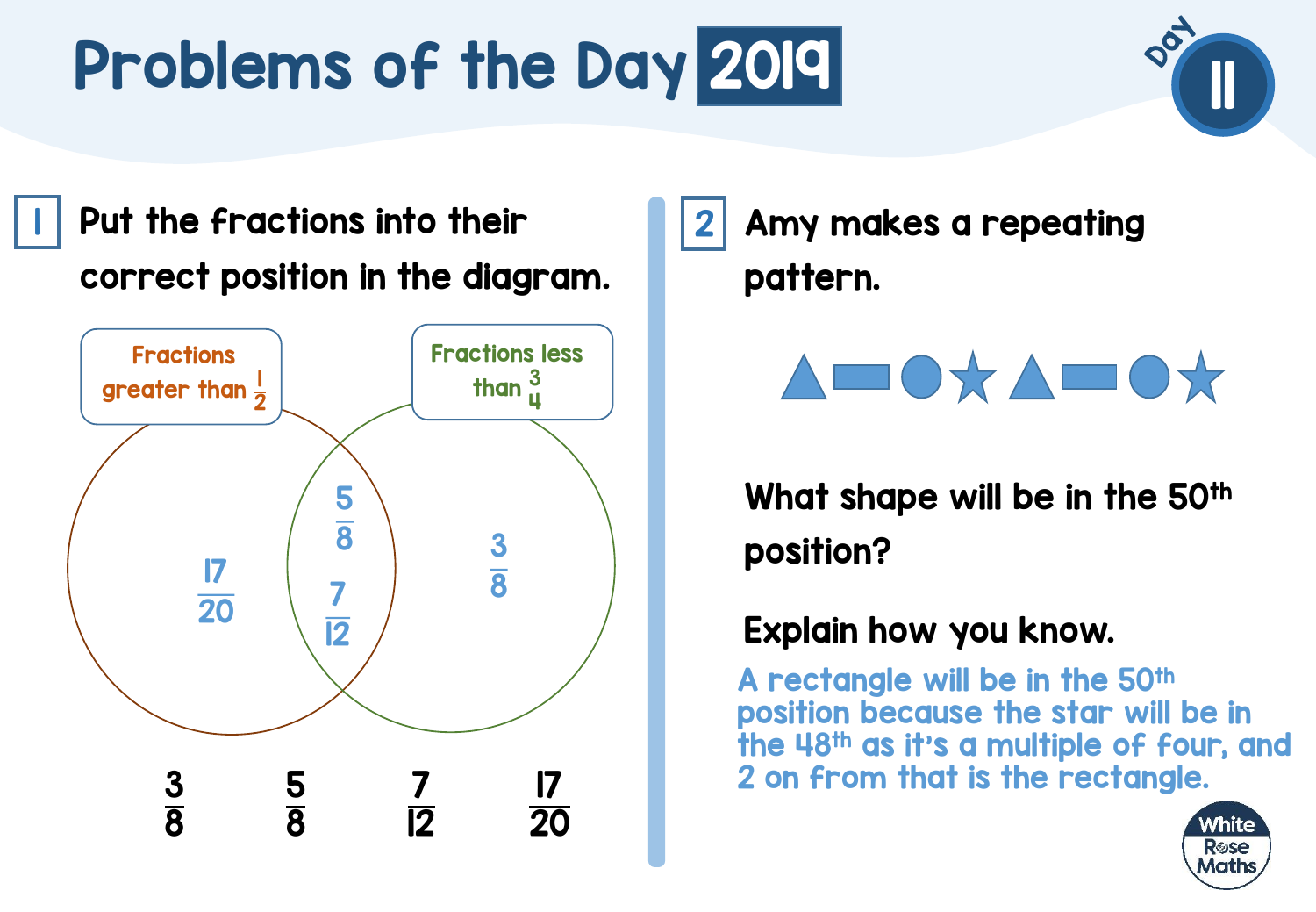![](_page_11_Picture_1.jpeg)

 $\blacksquare$  Three points are marked on the  $\blacksquare\blacksquare\blacksquare$ line below. C

![](_page_11_Figure_3.jpeg)

The distance from A to B is twice the distance from B to C.

The distance from A to B is 15 cm.

What is the distance from A to C? The distance from A to C is 22.5 cm

What is the area of the shaded triangle? 17 cm 5 cm

#### The area of the shaded triangle is 30 cm2

![](_page_11_Picture_9.jpeg)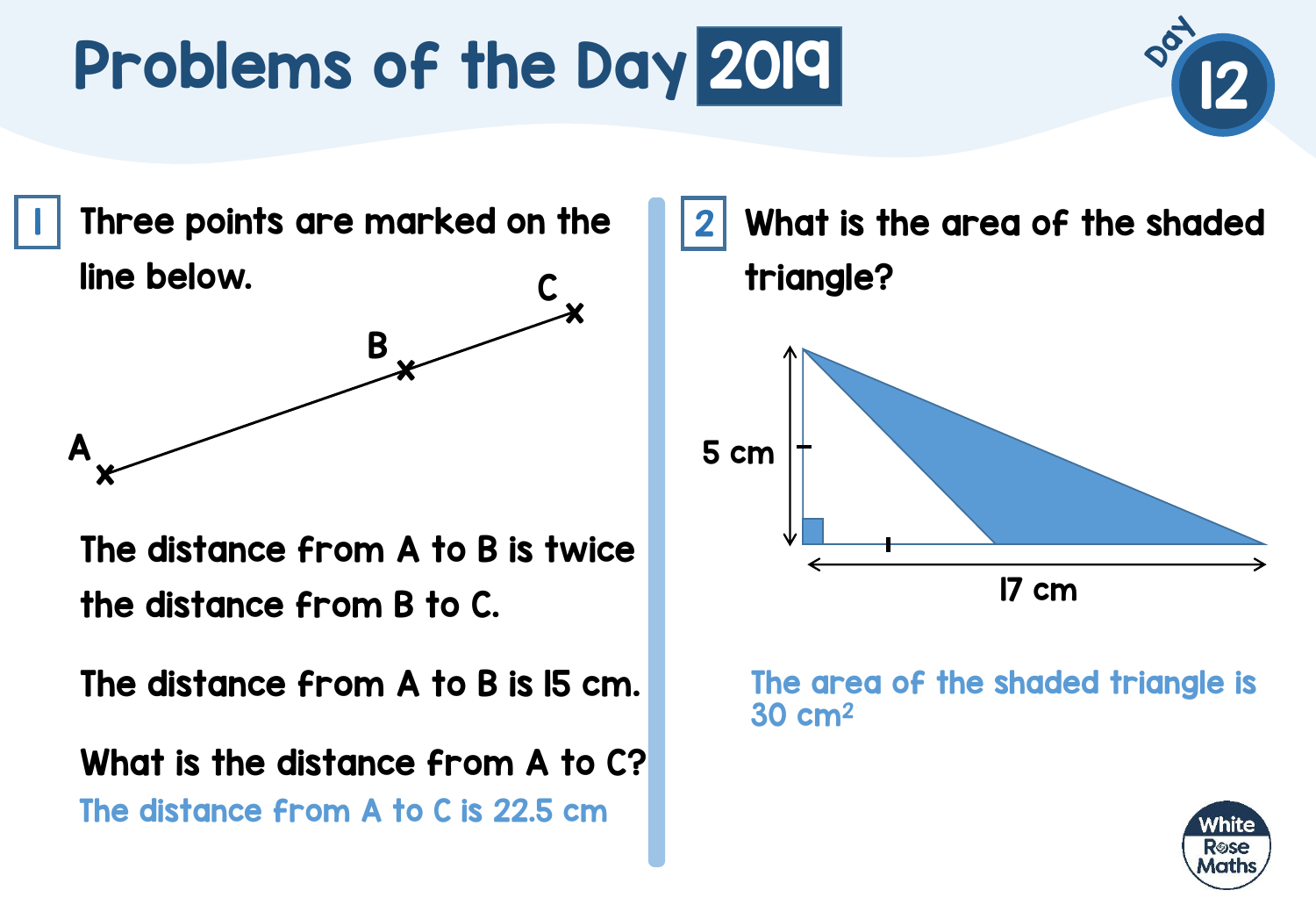I Trading cards are sold as single 2 cards or in packs of 5 or 10

- A single card costs 50p
- A pack of 5 cards costs £2
- A pack of 10 cards costs £3.50

Max has £10 to spend.

What is the maximum number of trading cards he can buy? The maximum number of trading

2 5 of a number is equal to  $\frac{3}{11}$ ц of a different number.

The smaller of the two numbers is 80

What is the value of the largest number?

![](_page_12_Figure_10.jpeg)

![](_page_12_Picture_11.jpeg)

![](_page_12_Picture_12.jpeg)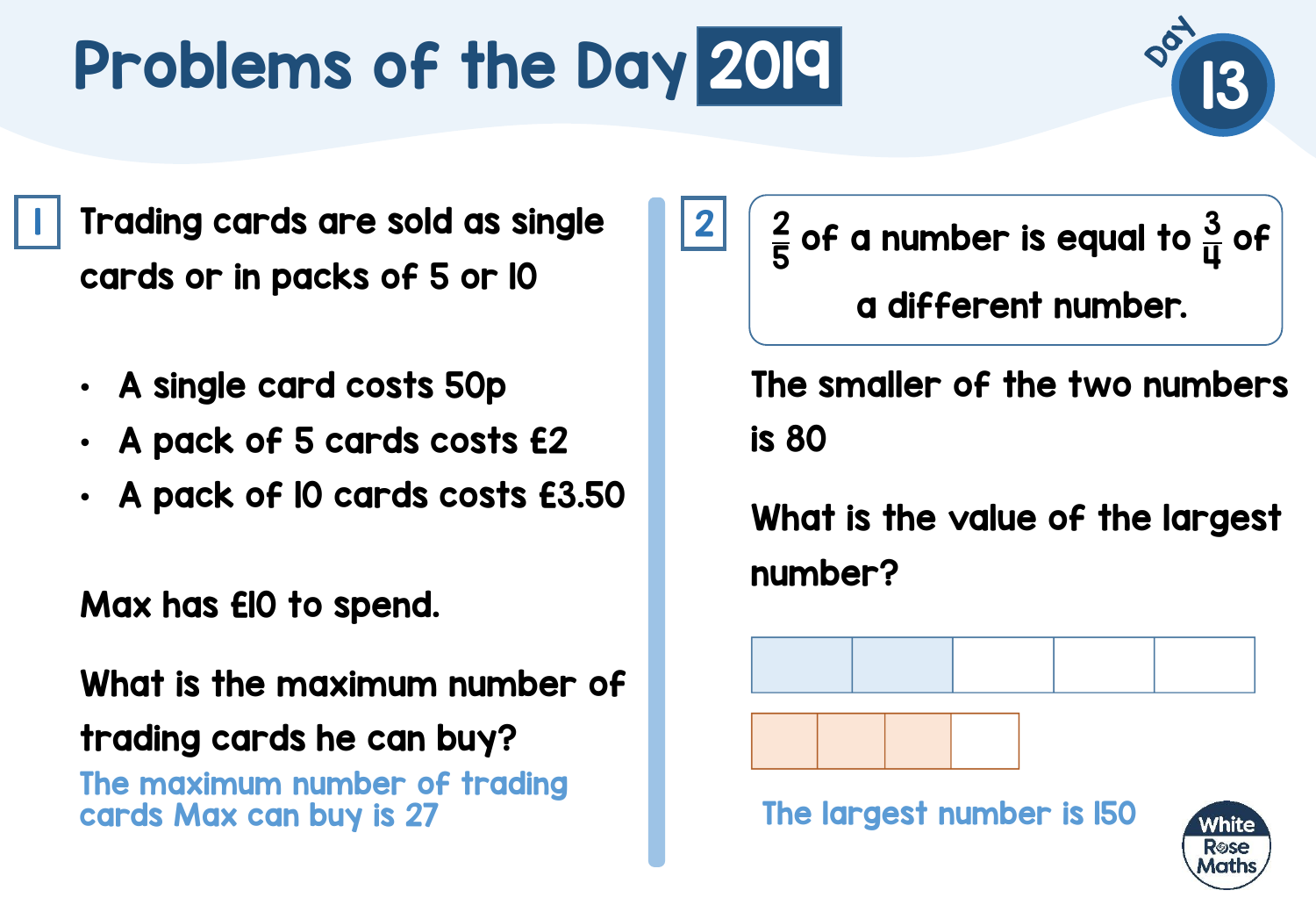![](_page_13_Picture_1.jpeg)

I Complete the missing numbers. 12

 $128 \times 12 = 128 \times 10 + 128 \times$ 2

 $128 \times 12 = 127 \times 12 +$ 12

 $128 \times 12 = 128 \times 6 \times$ 2 Mark has £150 and Jan has £120 Mark gives Jan some money. Jan now has twice as much as Mark.

How much money did Mark give Jan?

Mark gave Jan £60

![](_page_13_Picture_9.jpeg)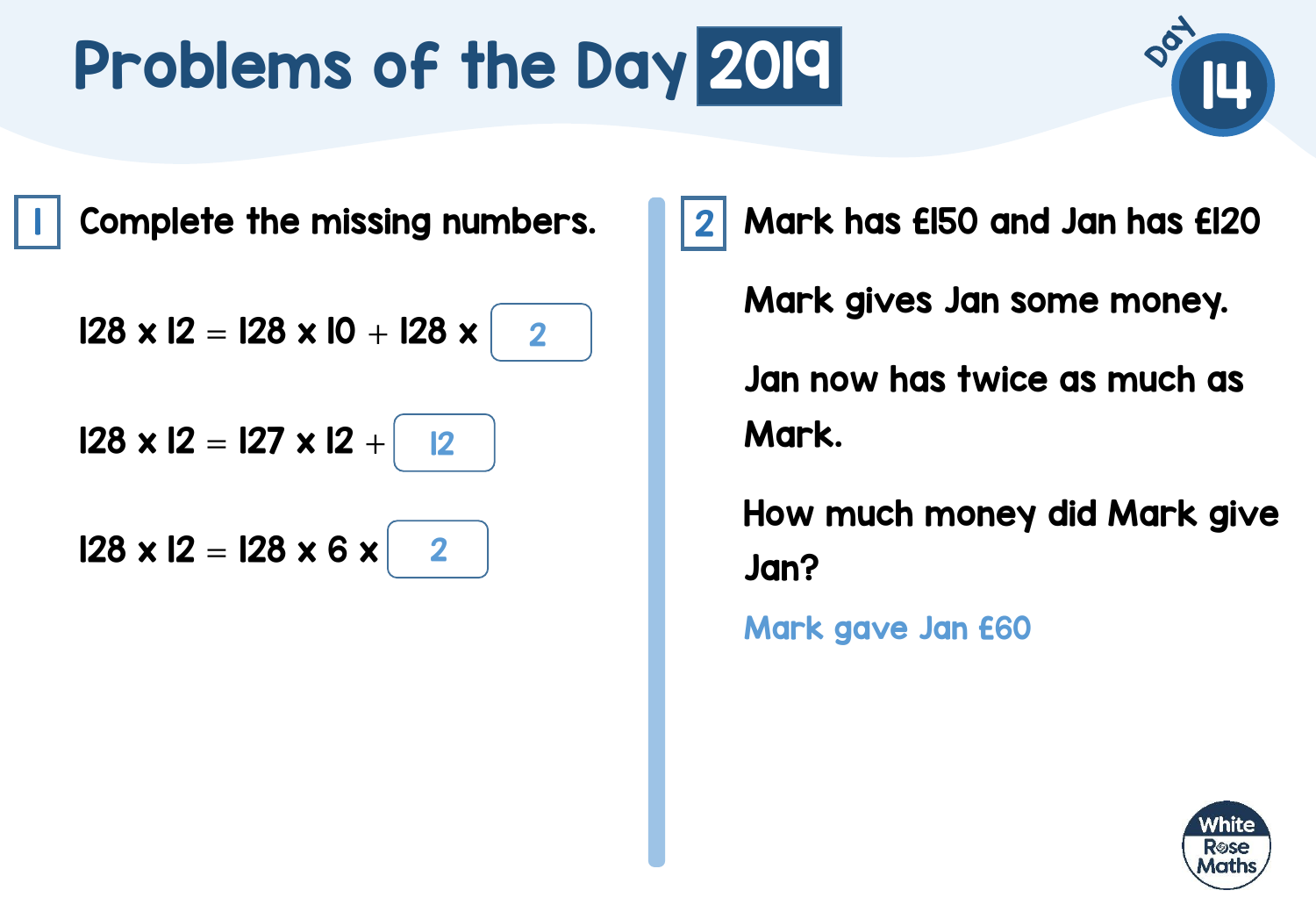![](_page_14_Picture_1.jpeg)

Here are some scales. 1 2

![](_page_14_Picture_3.jpeg)

Which is the heavier box, A or B?

#### Explain your answer.

Box B must be heavier because 10 kg is heavier than 25g but the scales are balanced.

#### A shop sells these fruits.

![](_page_14_Picture_8.jpeg)

#### Megan buys

- 2 kg of strawberries and
- 750 grams of cherries

How much does she spend in total?

Megan spends £19.30 in total.

![](_page_14_Picture_14.jpeg)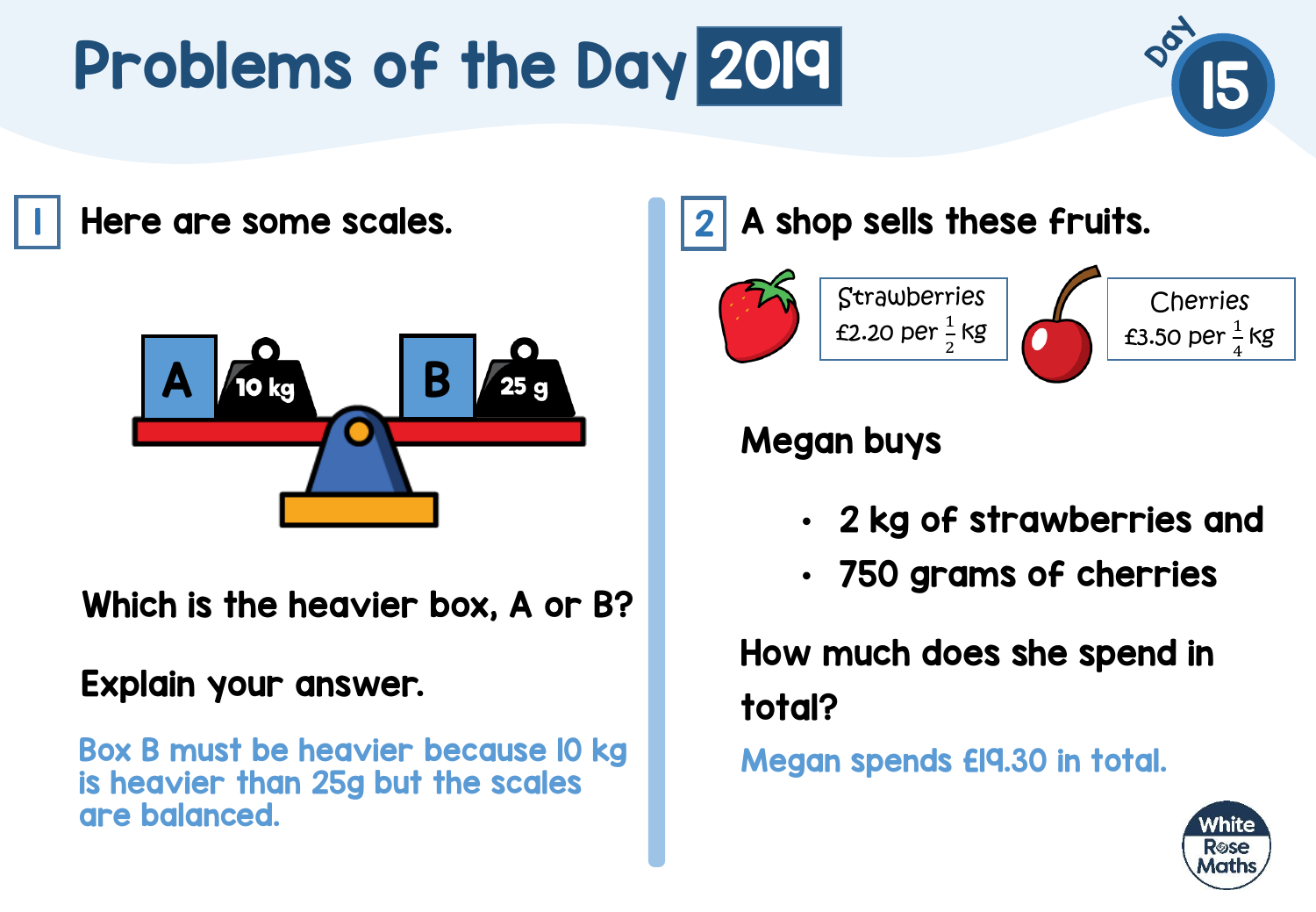![](_page_15_Picture_1.jpeg)

I Shade in 2 more squares so that III 2 the dotted line is a line symmetry.

![](_page_15_Figure_3.jpeg)

A shape is made of 3 identical squares.

![](_page_15_Figure_5.jpeg)

The area of the shape is 75cm<sup>2</sup>.

What is the perimeter of the

shape?

The perimeter of the shape is 40 cm.

![](_page_15_Picture_10.jpeg)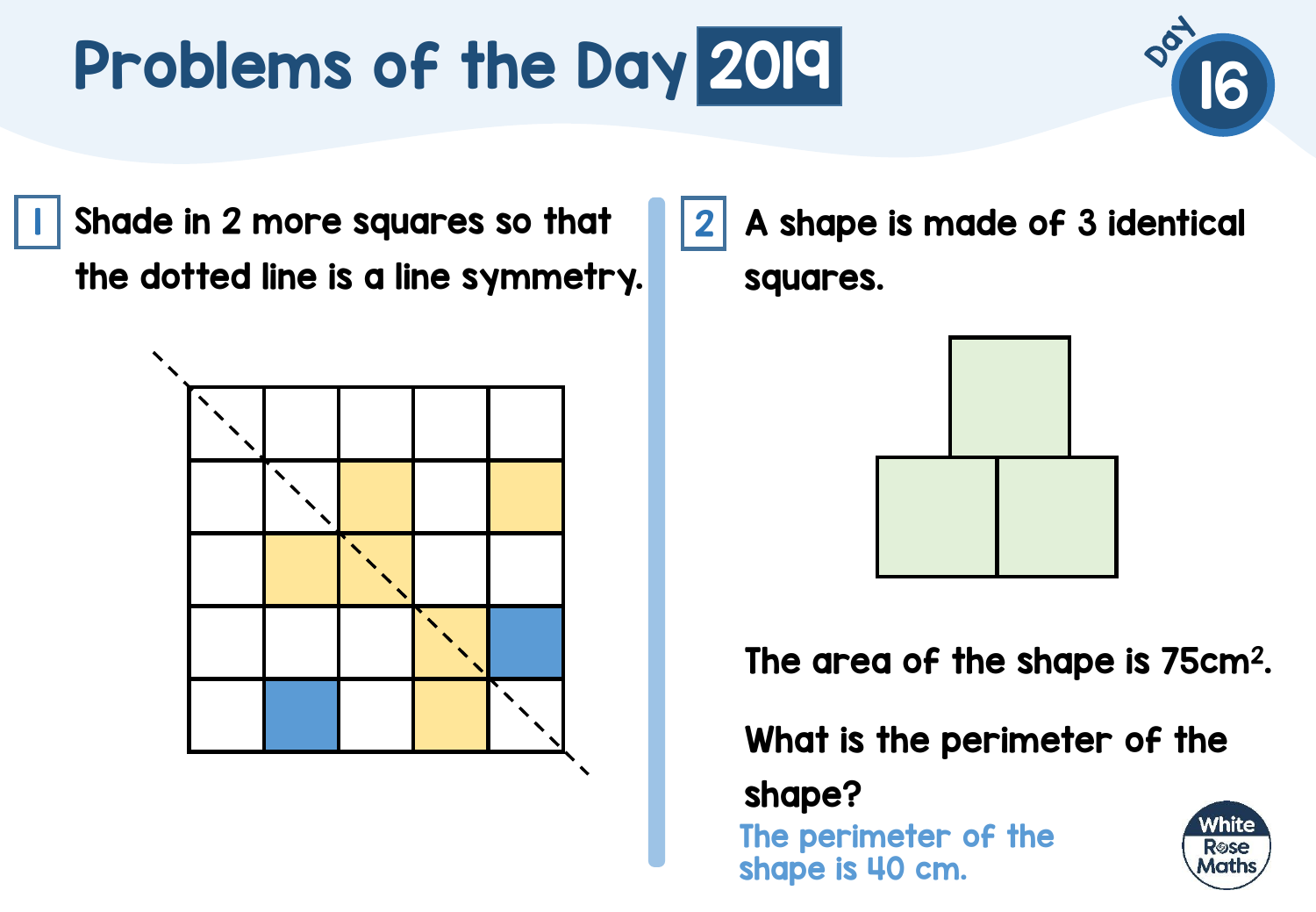![](_page_16_Picture_1.jpeg)

A bag contains  $2\frac{1}{2}$ 2  $\vert \vert$  A bag contains 2 $\frac{1}{2}$  kg of flour.  $\vert \vert \vert 2$ 

![](_page_16_Picture_3.jpeg)

Another bag contains latt 4 kg more flour than the first bag.

How much flour is there in the two bags in total?

There is 6 |<br>|<br>| 4 A rectangle has a perimeter of 84 cm.

It is divided into 4 identical rectangles.

![](_page_16_Picture_9.jpeg)

What is the length of one of the smaller rectangles?

The length of one of the smaller rectangles is 14 cm.

![](_page_16_Picture_12.jpeg)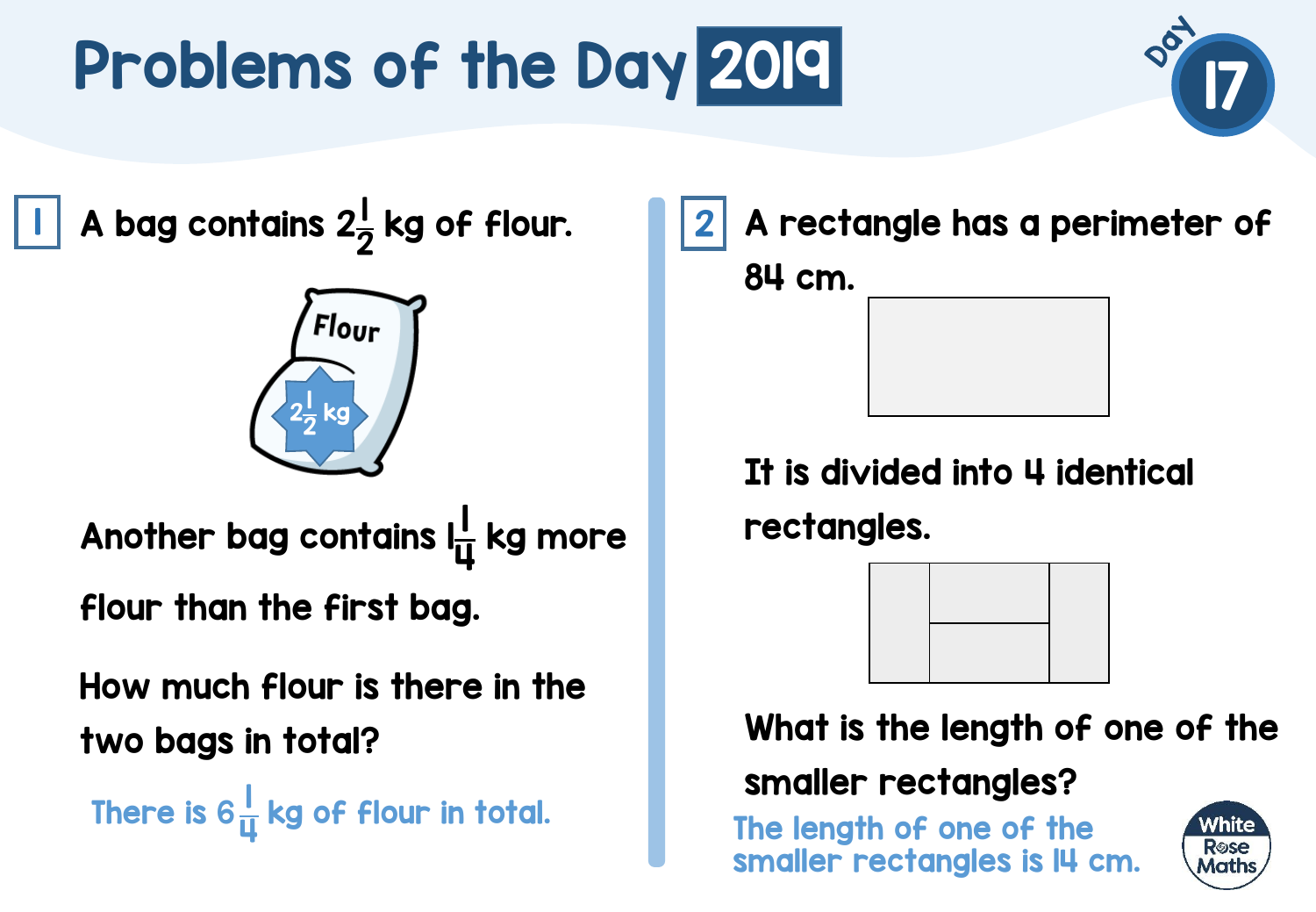# Problems of the Day 2019 2019

![](_page_17_Picture_1.jpeg)

Leo has £25 1 2

He buys the following items.

![](_page_17_Figure_4.jpeg)

He has £12.50 left.

How much does the pizza cost?

The pizza costs £6.30 She cycled 51 km in the morning.

Alysha and Beth go on a bike ride.

- In the morning Alysha cycles 3 times as many km as Beth.
- In the afternoon Alysha cycles 14 km and Beth cycles 48 km.
- They have now cycled the same distance.

How many km did Alysha cycle in

the morning?

![](_page_17_Picture_14.jpeg)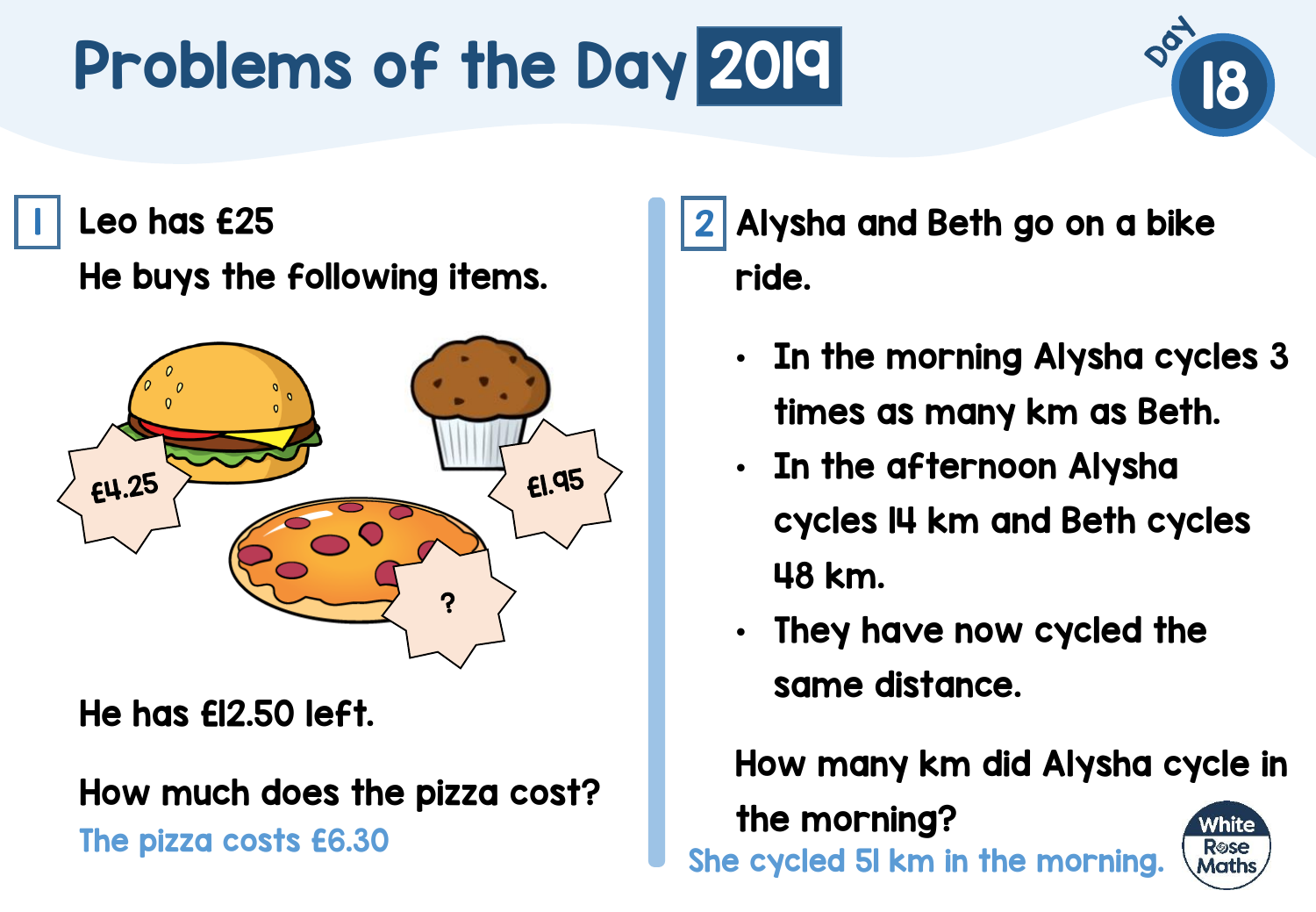![](_page_18_Picture_1.jpeg)

A box of 5 oranges cost £1.80 1 2

![](_page_18_Picture_3.jpeg)

#### How much do 80 oranges cost? Show your method.

80 oranges cost £28.80

Jane reads a book.

- On Monday she reads 26 pages.
- On Tuesday she reads  $\frac{2}{5}$ 5 of the remaining pages.
- On Wednesday she reads the final 36 pages.

How many pages are in the book? There are 86 pages in the book.

![](_page_18_Picture_11.jpeg)